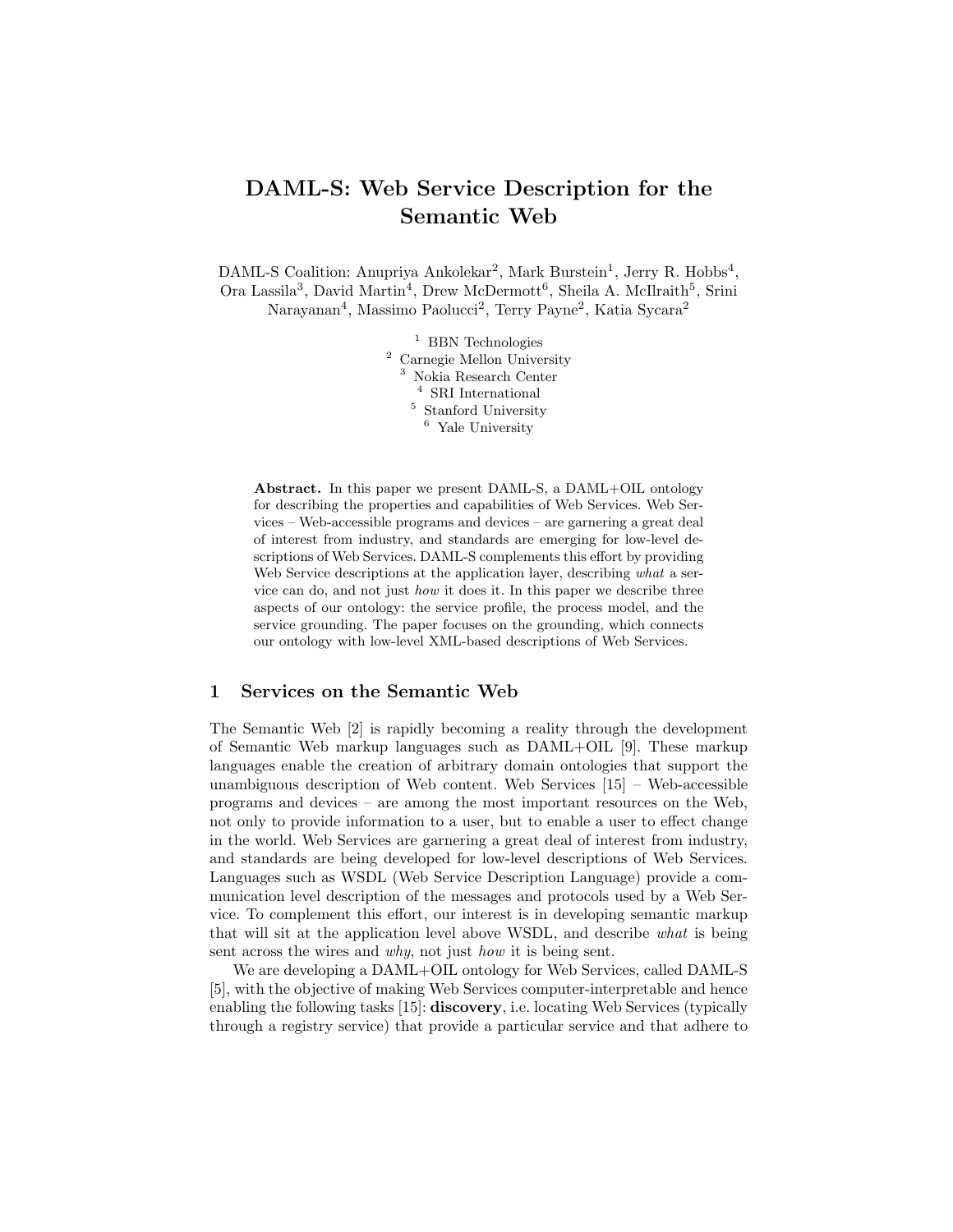specified constraints; invocation or activation and execution of an identified service by an agent or other service; interoperation, i.e. breaking down interoperability barriers through semantics, and the automatic insertion of message parameter translations between clients and services [10, 13, 22]; composition of new services through automatic selection, composition and interoperation of existing services [15, 14]; verification of service properties [19]; and execution monitoring, i.e. tracking the execution of complex or composite tasks performed by a service or a set of services, thus identifying failure cases, or providing explanations of different execution traces. To make use of a Web Service, a software agent needs a computer-interpretable description of the service, and the means by which it is accessed. This paper describes a collaborative effort by BBN Technologies, Carnegie Mellon University, Nokia, Stanford University, SRI International, and Yale University, to define the DAML-S Web Services ontology. An earlier version of the DAML-S specification is described in [5]; an updated version of DAML-S is presented at http://www.daml.org/services/daml-s/2001/10/. In this paper we briefly summarize and update this specification, and discuss the important problem of the grounding, i.e. how to translate what is being sent in a message to or from a service into how it is to be sent. In particular, we present the linking of DAML-S to the Web Services Description Language (WSDL). DAML-S complements WSDL, by providing an abstract or application level description lacking in WSDL.

### 2 An Upper Ontology for Services

In DAML+OIL, abstract categories of entities, events, etc. are defined in terms of classes and properties. DAML-S defines a set of classes and properties, specific to the description of services, within DAML+OIL. The class Service is at the top of the DAML-S ontology. Service properties at this level are very general. The upper ontology for services is silent as to what the particular subclasses of Service should be, or even the conceptual basis for structuring this taxonomy, but it is expected that the taxonomy will be structured according to functional and domain differences and market needs. For example, one might imagine a broad subclass, B2C-transaction, which would encompass services for purchasing items from retail Web sites, tracking purchase status, establishing and maintaining accounts with the sites, and so on.

The ontology of services provides two essential types of knowledge about a service, characterized by the questions:

- What does the service require of agents, and provide for them? This is provided by the profile, a class that describes the capabilities and parameters of the service. We say that the class SERVICE presents a SERVICE PROFILE.
- $-$  How does it work? The answer to this question is given in the model, a class that describes the workflow and possible execution paths of the service. Thus, the class SERVICE is describedBy a SERVICEMODEL

The SERVICEPROFILE provides information about a service that can be used by an agent to determine if the service meets its rough needs, and if it satisfies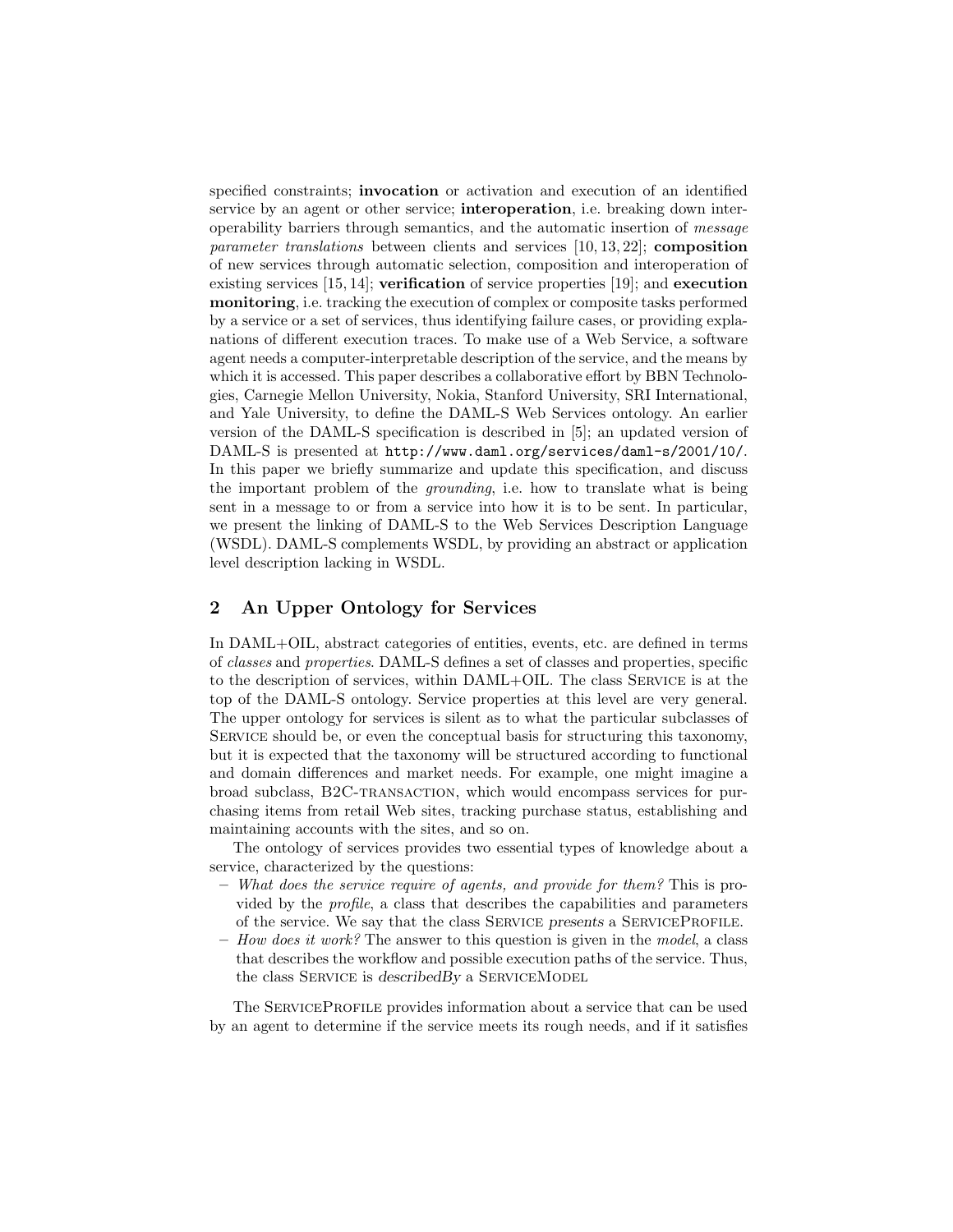constraints such as security, locality, affordability, quality-requirements, etc. In contrast, the SERVICEMODEL enables an agent to:  $(1)$  perform a more in-depth analysis of whether the service meets its needs; (2) compose service descriptions from multiple services to perform a specific task; (3) coordinate the activities of different agents; and (4) monitor the execution of the service. Generally speaking, the SERVICEPROFILE provides the information needed for an agent to discover a service, whereas the ServiceModel provides enough information for an agent to make use of a service. In the following sections we discuss the service profile and the service model in greater detail, and introduce the service grounding, which describes how agents can communicate with and thus invoke the service.

# 3 Service Profile

A service profile provides a high-level description of a service and its provider [23, 24]; it is used to request or advertise services with discovery services and capability registries. Service profiles consist of three types of information: a description of the service and the service provider; the functional behavior of the service; and several *functional attributes* tailored for automated service selection.

The profile includes a high-level description about the service and it's provenance, which typically would be presented to users when browsing a service registry (see Table 1). The class Actor is also defined to describe entities (e.g. humans or organizations) that provide or request Web Services. Two specific classes are derived from the Actor class; the Service-Requester class and Service-Provider class, to represent the requester and provider of the service respectively. Properties of Actor include physicalAddress, WebURL, name, phone, email, and fax. Functional attributes specify additional information about the service, such as what guarantees of response time or accuracy it provides, the cost of the service, or the classification of the service in some registry such as the NAICS [3].

Implicitly, service profiles specify the intended purpose of the service, because they specify only those functional behaviors that are publicly provided. A book-selling service may involve two different functionalities: it allows clients to browse its site to find books of interest, and it allows them to buy the books they find. The book-seller has the choice of advertising just the book-buying service or may also advertise browsing functionality. In the latter case the service publicizes the fact that agents may browse without buying a book. In contrast, by advertising only the book-selling functionality, the service discourages browsing by requesting agents that do not intend to buy.

While service providers define advertisements for their services using the service profile, service requesters also use the profile to specify their needs and expectations For instance, a provider might advertise a service that provides quotes for a given ticker symbol, whereas a requester may look for a service that reports current market prices and stock quotes. Services advertise their profiles with Internet wide *discovery services*, such as Middle Agents [21] and other registries (e.g. UDDI [25]), which then match service requests against the advertised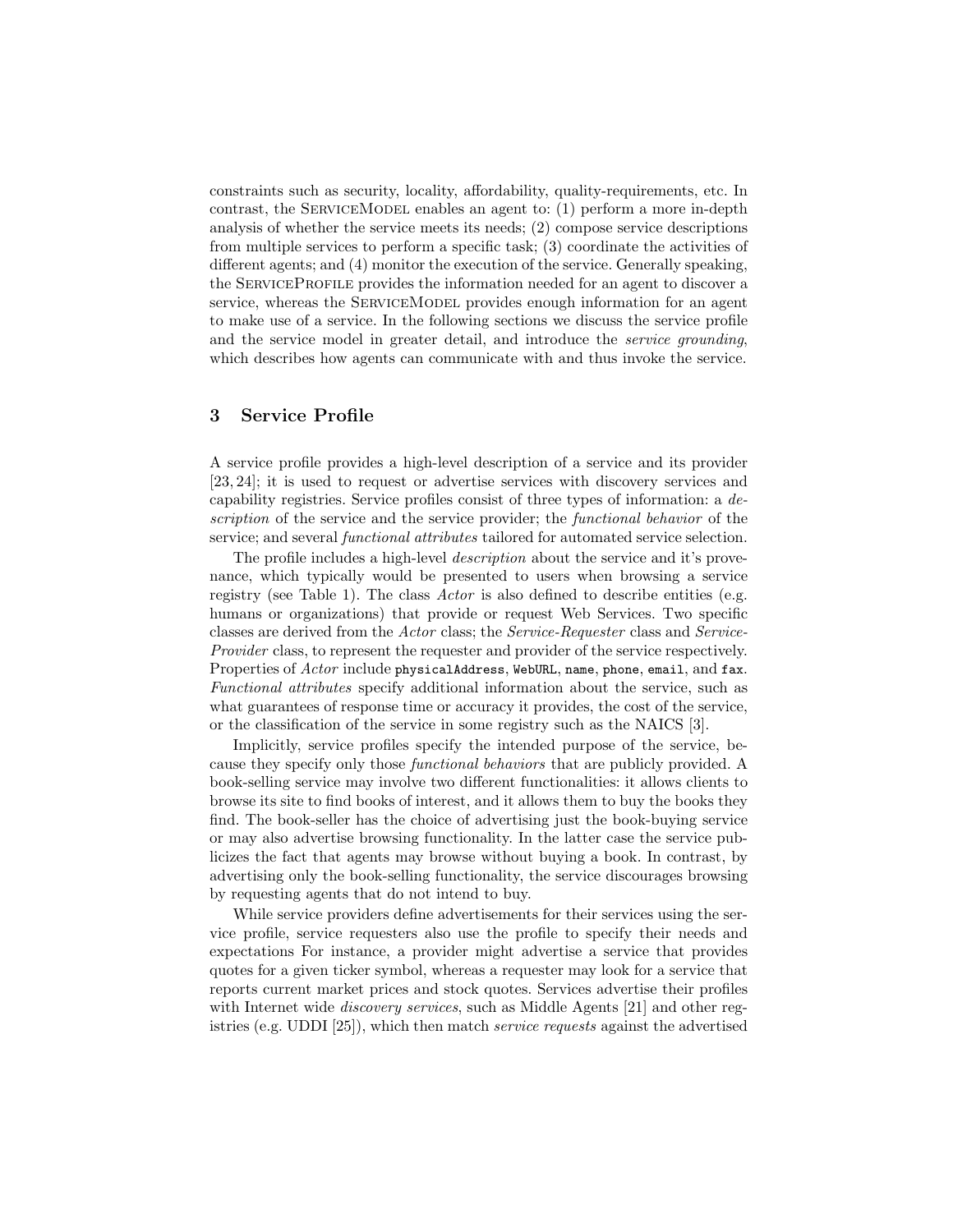Table 1. Description Properties and Functional Attributes.

| ровогтретон тороген          |                                                                           |
|------------------------------|---------------------------------------------------------------------------|
| serviceName                  | The name of the service.                                                  |
| intendedPurpose              | A high-level description of what constitutes (typical) successful         |
|                              | execution of a service.                                                   |
| textDescription              | A brief, human readable description of the service, summarizing           |
|                              | what the service offers or what capabilities are being requested.         |
| role                         | An abstract link to <i>Actors</i> involved in the service execution.      |
| requestedBy                  | A sub-property of role referring to the service requester.                |
| providedBy                   | A sub-property of role referring to the service provider.                 |
| <b>Functional Attributes</b> |                                                                           |
| geographicRadius             | Geographic scope of the service, either at the global scale (e.g.         |
|                              | e-commerce) or at a regional scale (e.g. pizza delivery).                 |
| degreeOfQuality              | Quality qualifications, such as providing the cheapest or                 |
|                              | fastest possible service.                                                 |
| serviceParameter             | An expandable list of properties that characterize the execution          |
|                              | of a service, such as averageResponseTime or invocationCost.              |
| communicationThru            | High-level summary of how a service may communicate, e.g.                 |
|                              | what communication language is used (e.g., KQML, SOAP).                   |
| serviceType                  | Broad classification of the service that might be described by            |
|                              | an ontology of service types, such as B2B, B2C etc.                       |
| serviceCategory              | Categories defined within some service category ontology. Such            |
|                              | categories may include <i>Products</i> , <i>Information Services</i> etc. |
| qualityGuarantees            | Guarantees that the service promises to deliver, e.g. guarantee-          |
|                              | ing to provide a response within 3 minutes, etc.                          |
| qualityRating                | Industry-based ratings, such as the "Dun and Bradstreet Rat-              |
|                              | ing" for businesses.                                                      |

Description Properties

profiles, and identify which services provide the best match<sup>7</sup>. Service requests are constructed as partial service profile descriptions, which can then be matched to the profiles of advertised services stored in the registries using DAML+OIL subsumption relations. Advertisements and requests can differ sharply, in level of detail and in the level of abstraction of the terms used. Matches are generally recognized whenever the service advertised is subsumed by (is a particular case of) the service description requested.

The service representation of DAML-S is much richer than the representation provided by emerging standards such as UDDI or WSDL. UDDI's description of a service does not include any capability description, limiting itself to the name, a pointer to the provider of the service and a port where to access the service. In addition, UDDI allows services to refer to "TModels" that are used to link a service to technical specifications or to classification schemes. Therefore, it is possible to ask UDDI for all the services that have a WSDL scheme, but not for all the services that provide a requested functionality. The WSDL

<sup>7</sup> Despite repeated reference to UDDI, DAML-S, like research in Multi-Agent Systems (e.g., [6, 21, 26]), may be used with a variety of different registries and protocols.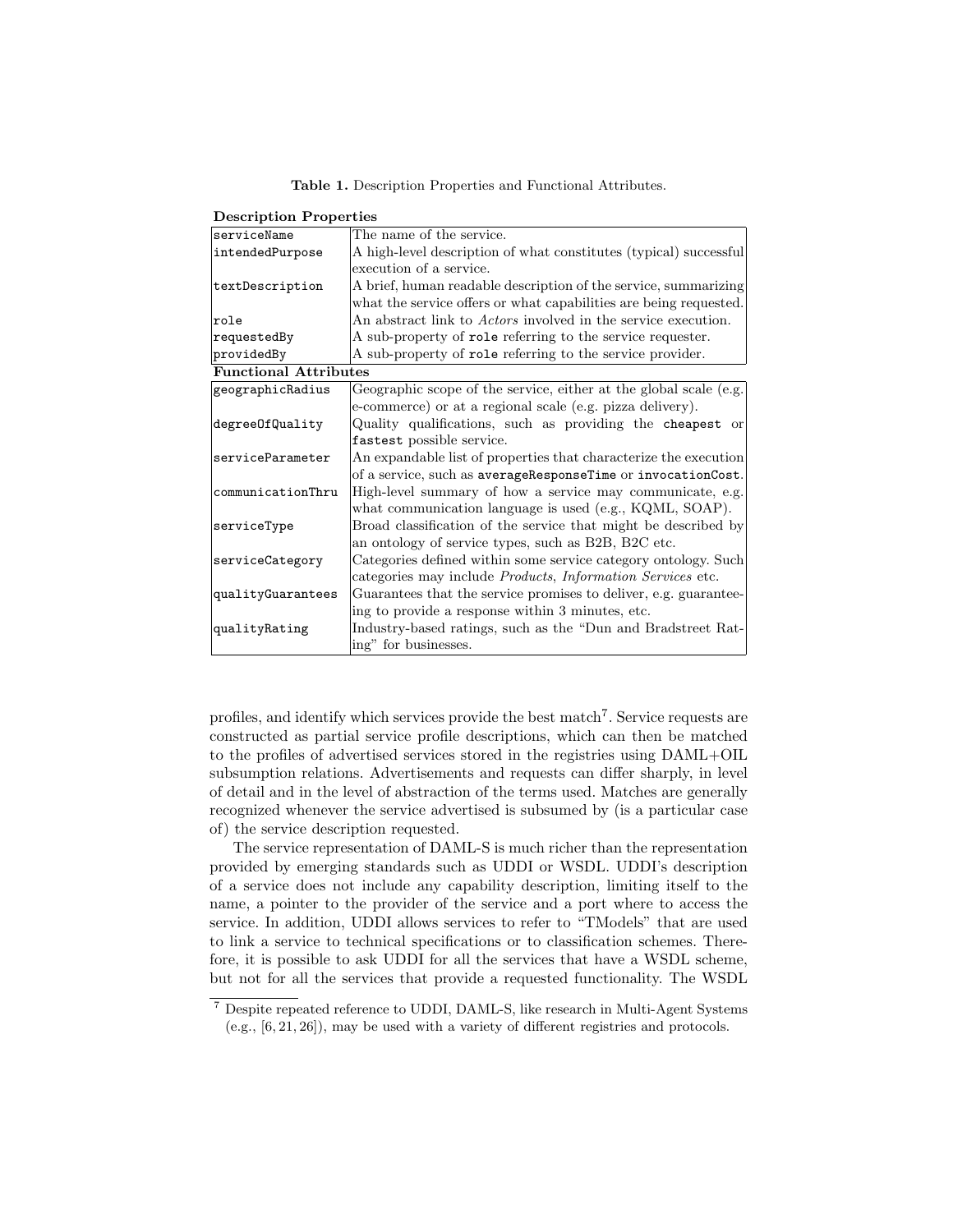specification defines and formats query interactions with a service, but does not provide a model for the semantics of such exchanges. DAML-S service profiles have similarities with service description languages emerging in the Multi-Agent interaction community such as LARKS and OAA [12, 24]. Those languages, like DAML-S, focus on the representation of what the service does rather than where to find the service. DAML-S improves on those service locating models by taking advantage of DAML+OIL ontologies and its inferential capabilities that greatly enhance the possibility for locating relevant services.

#### 4 Modeling Services as Processes

Web Services are Web-accessible programs or devices. Their operation is described in terms of a process model, which details both the control structure and data flow structure of the service, i.e., the possible steps (typically initiated by messages sent by the client) required to execute a service. The process model comprises subclasses and properties of the PROCESSMODEL class.

The two chief components of the process model are the Process Ontology which describes a service in terms of its inputs, outputs, preconditions, effects, and, where appropriate, its component subprocesses; and the Process Control Ontology which describes each process in terms of its state, including initial activation, execution, and completion. A version of the Process Ontology is released in the current version of DAML-S and can be used to support automated Web Service invocation, composition and interoperation. The Process Control Ontology, which is useful for automated execution monitoring, has not yet been released. We have also defined an ontology of *resources*, and a simple ontology of time; they will be described in other publications.

We expect our process ontology to serve as the basis for specifying a wide array of services. In developing the ontology, we drew from a variety of sources, including work in AI on planning languages [8], work in programming languages and distributed systems [16, 17], emerging standards in process modeling and workflow technology such as the NIST's Process Specification Language (PSL) [20] and the Workflow Management Coalition effort<sup>8</sup>, work on modeling verb semantics and event structure [18], work in AI on modeling complex actions [11], work in agent communication languages [7, 12] and Multi-Agent infrastructure[23], and finally previous work on action-inspired Web Service markup [15].

The primary kind of entity in the Process Ontology is, unsurprisingly, a process. The basic Process class has several associated properties. A process can have any number of inputs, representing the information that is, under some conditions, required for the execution of the process. It can have any number of outputs, the information that the process provides, conditionally, after its execution. Besides inputs and outputs, another important type of parameter specifies the participants in a process. There can also be any number of preconditions, which must all hold in order for the process to be invoked. Finally, the process

<sup>8</sup> http://www.aiim.org/wfmc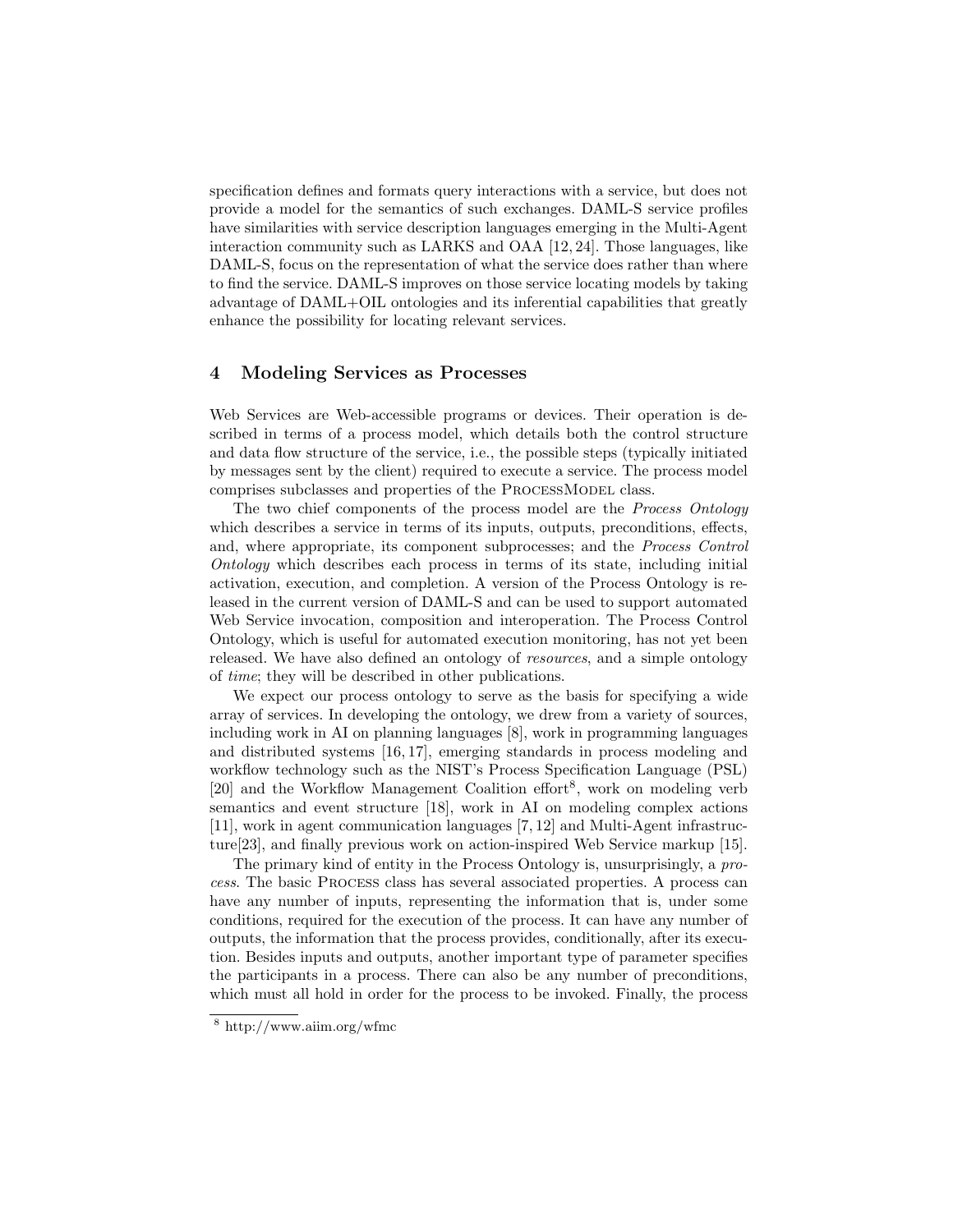can have any number of effects, which are the side effects in the world that result from execution of the program. Outputs and effects can have conditions associated with them. The range of each of these properties, at the upper ontology level, is Thing; that is, left totally unrestricted. For most service applications, more specific range restrictions will be used, together with cardinality restrictions. We anticipate that in many cases the range of properties will be subclasses of the class of well-formed formulae in a logical language whose ontology we can define in DAML+OIL.

In DAML-S, we distinguish between *atomic, simple*, and *composite* processes:

- 1. Atomic processes are directly invokable (by exchanging messages with the service), have no subprocesses, and execute in a single step, from the perspective of the service requester. (That is, the requester sends a single message, and receives back a single message, in making use of the service.) Atomic processes must provide a grounding that enables a service requester to construct an invocation message and interpret a response message.
- 2. Simple processes, on the other hand, are not directly invokable and are not associated with a grounding. Like atomic processes, they can be conceived as having single-step executions. Simple processes are used as elements of abstract processes; a simple process may be used either to provide a view of (a specialized way of using) some atomic process, or a simplified representation of some composite process (for purposes of planning and reasoning). In the former case, the simple process is realizedBy the atomic process; in the latter case, the simple process expands to the composite process.
- 3. Composite processes are decomposable into other (non-composite or composite) processes. Their decompositions are specified using control constructs such as Sequence and If-Then-Else (Table 2). Decompositions show, among other things, the control structure associated with a composition of processes and the input-output dataflow of the composition.

A CompositeProcess must have a composedOf property by which the control structure of the composite is indicated, using a CONTROLCONSTRUCT. Each control construct, in turn, is associated with an additional property called components to indicate the ordering and conditional execution of the subprocesses (or control constructs) of which it is composed. For instance, the control construct, Sequence, has a components property that ranges over a ProcessComponentList (a list whose items are restricted to be ProcessComponents, which are either processes or control constructs). In the process upper ontology, we have included a minimal set of control constructs that can be specialized to describe a variety of Web Services.

A process can often be viewed at different levels of granularity, either as a primitive, undecomposable process (the "black box" view) or as a composite process (the "glass box" view). When a composite process is viewed as a black box, a simple process can be used to represent this. In this case, the relationship between the simple and composite is represented using the expand property, and its inverse, the collapse property.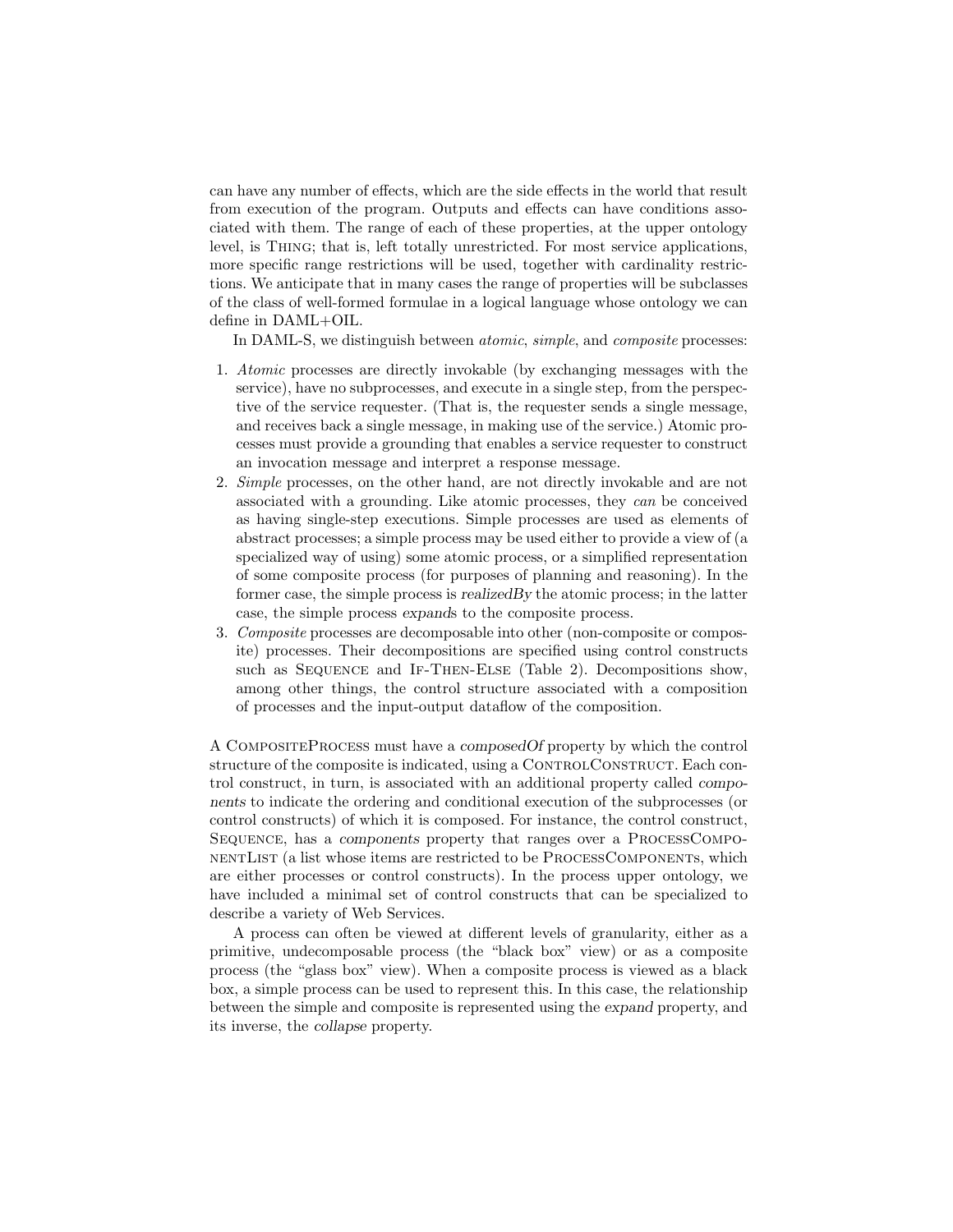Table 2. Process Constructs

| $ {\rm Construct} \>$    | Description                                                        |
|--------------------------|--------------------------------------------------------------------|
| Sequence                 | Execute a list of processes in a sequential order                  |
| Concurrent               | Execute elements of a bag of processes concurrently                |
| Split                    | Invoke elements of a bag of processes                              |
| $Split+Join$             | Invoke elements of a bag of processes and synchronize              |
| Unordered                | Execute all processes in a bag in any order                        |
| Choice                   | Choose between alternatives and execute one                        |
| $If$ -Then-Else          | If specified condition holds, execute "Then", else execute "Else". |
| $Re$ <i>Repeat-Until</i> | Iterate execution of a bag of processes until a condition holds.   |
| $Re$ <i>Pepeat-While</i> | Iterate execution of a bag of processes while a condition holds    |

The DAML-S ontology provides a set of distinguished classes and properties for describing the content and capabilities of Web Services. The DAML+OIL language in which it is specified has a well-defined semantics; however the expressive power of DAML+OIL is not sufficient to restrict DAML-S to all and only the intended interpretations. Recently, we have developed proposals for both an model-theoretic and an execution semantics for DAML-S descriptions. [19, 1]. One approach provides a model-theoretic semantics by describing the intended interpretation of DAML-S in a more expressive first-order logic language [19]. To provide an operational semantics, the representation is then translated into a distributed operational semantics based on High-Level Petri Nets. This allowed us to determine the complexity of important decision procedures (such as reachability and deadlock) for various subsets of the DAML-S process language. In our other approach [1], we use a functional core language to describe DAML-S constructs. A (concurrent) interleaving strict operational semantics for DAML-S is defined, which provides a formal basis for the DAML-S execution model. Together, these proposals allow us to translate DAML-S specifications into an executable process model that can be used for simulation, verification, and composition of DAML-S-described services.

### 5 Grounding a Service to a Concrete Realization

The grounding of a service specifies the details of how to access the service – details having mainly to do with protocol and message formats, serialization, transport, and addressing. A grounding can be thought of as a mapping from an abstract to a concrete specification of those service description elements that are required for interacting with the service; for our purposes, the inputs and outputs of atomic processes. Note that in DAML-S, both the ServiceProfile and the ServiceModel are conceived as abstract representations; only the ServiceGrounding deals with the concrete level of specification.

In DAML-S, the abstract content of a message is specified, implicitly, by the input or output properties of an atomic process. Thus, atomic processes, in addition to specifying the primitive processes from which larger processes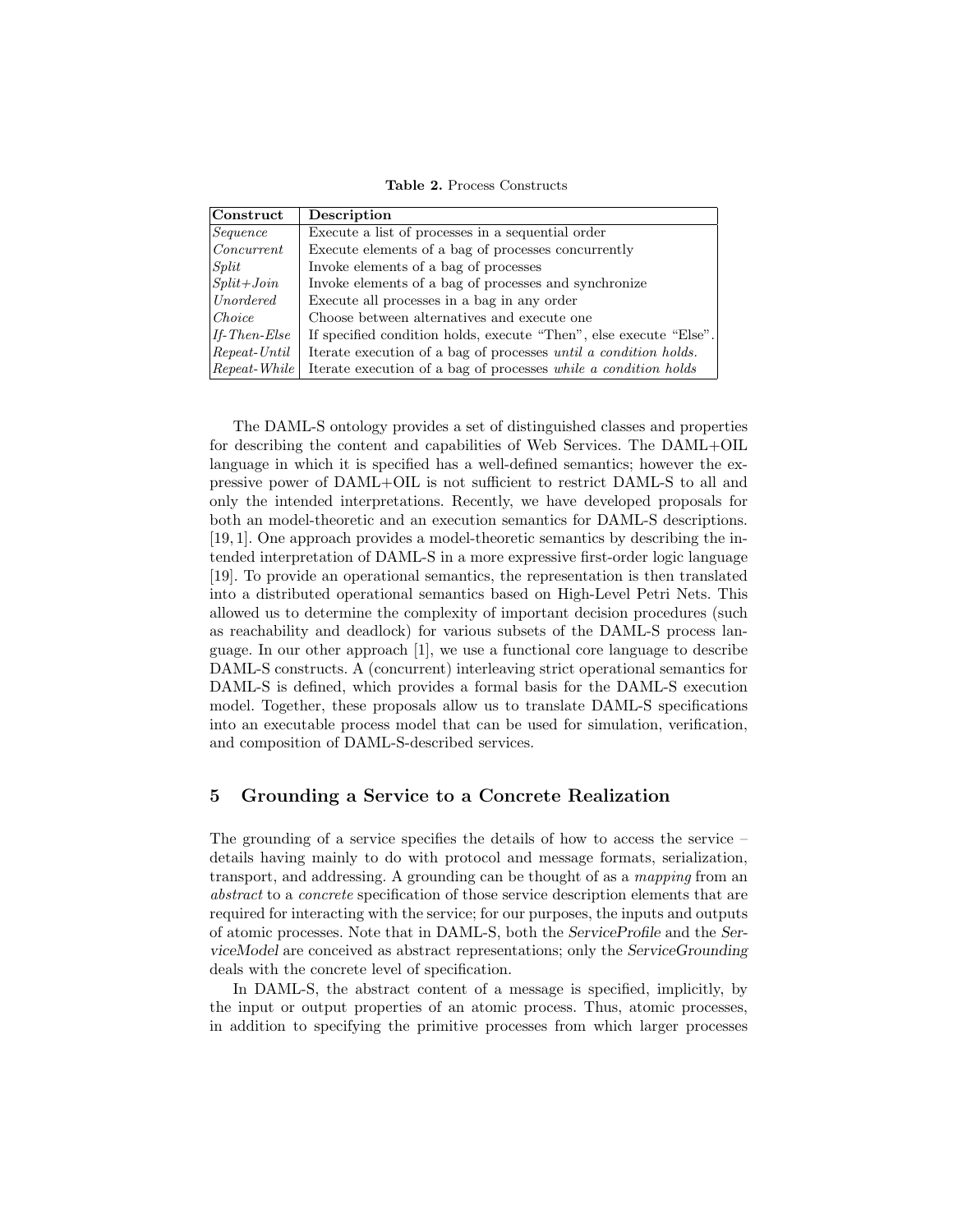are composed, can also be thought of as the communication primitives of an (abstract) process specification.

Concrete messages, however, are specified explicitly in a grounding. The central function of a DAML-S grounding is to show how the (abstract) inputs and outputs of an atomic process are to be realized concretely as messages, which carry those inputs and outputs in some specific transmittable format. Industry is a long way towards adopting a concrete message specification. As such, in crafting our DAML-S grounding mechanism, we use Web Services Description Language (WSDL), a particular specification language proposal that is representative of efforts in this area and that has strong industry backing.

WSDL "is an XML format for describing network services as a set of endpoints operating on messages containing either document-oriented or procedureoriented information. The operations and messages are described abstractly, and then bound to a concrete network protocol and message format to define an endpoint. Related concrete endpoints are combined into abstract endpoints (services). WSDL is extensible to allow description of endpoints and their messages regardless of what message formats or network protocols are used to communicate" [4].

The DAML-S concept of grounding is generally consistent with WSDL's concept of binding. Indeed, by using the extensibility elements already provided by WSDL, along with one new extensibility element proposed here, it is an easy matter to ground a DAML-S atomic process. In this section, we show how this may be done, relying on the WSDL 1.1 specification.

#### 5.1 Relationships Between DAML-S and WSDL

The approach described here allows a service developer who is going to provide service descriptions for use by potential clients to take advantage of the complementary strengths of these two specification languages. On the one hand (the abstract side of a service specification), the developer benefits by making use of DAML-S' process model, and the expressiveness of DAML+OIL's class typing mechanisms, relative to what XML Schema provides. On the other hand (the concrete side), the developer benefits from the opportunity to reuse the extensive work done in WSDL (and related languages such as SOAP), and software support for message exchanges based on these declarations, as defined to date for various protocols and transport mechanisms.

We emphasize that a DAML-S/WSDL grounding involves a *complementary* use of the two languages, in a way that is in accord with the intentions of the authors of WSDL. Both languages are required for the full specification of a grounding. This is because the two languages do not cover the same conceptual space. As indicated by figure 1, the two languages do overlap in the area of providing for the specification of what WSDL calls "abstract types", which in turn are used to characterize the inputs and outputs of services. WSDL, by default, specifies abstract types using XML Schema, whereas DAML-S allows for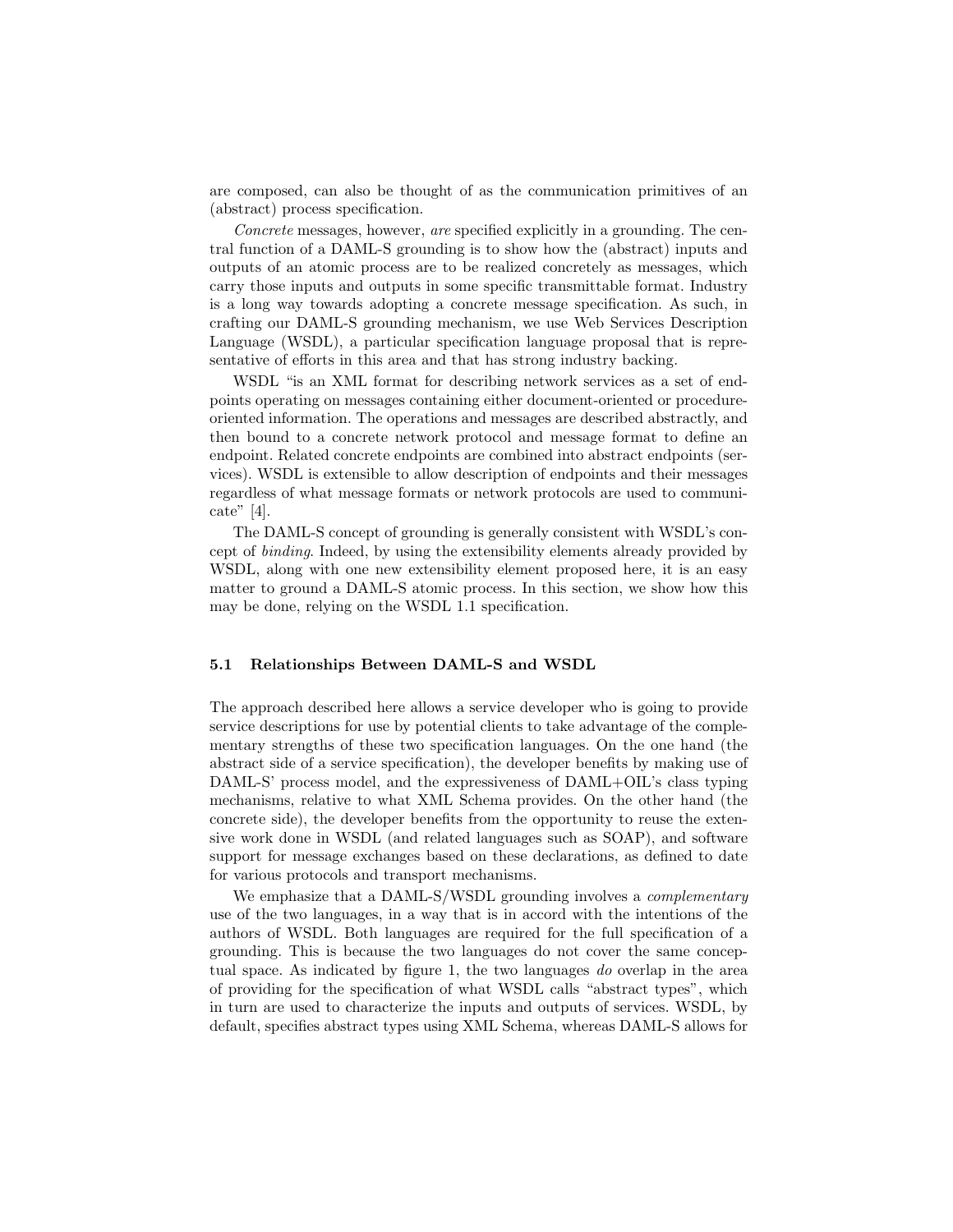

Fig. 1. Mapping between DAML-S and WSDL

the definition of abstract types as (description logic-based)  $\text{DAML}+\text{OIL}$  classes<sup>9</sup>. However, WSDL/XSD is unable to express the semantics of a DAML+OIL class. Similarly, DAML-S has no means, as currently defined, to express the binding information that WSDL captures. Thus, it is natural that a DAML-S/WSDL grounding uses DAML+OIL classes as the abstract types of message parts declared in WSDL, and then relies on WSDL binding constructs to specify the formatting of the messages $^{10}$ .

A DAML-S/WSDL grounding is based upon the following three correspondences between DAML-S and WSDL. Figure 1 shows the first two of these.

- 1. A DAML-S atomic process corresponds to a WSDL operation. Different types of operations are related to DAML-S processes as follows:
	- An atomic process with both inputs and outputs corresponds to a WSDL request-response operation.
	- An atomic process with inputs, but no outputs, corresponds to a WSDL one-way operation.
	- An atomic process with outputs, but no inputs, corresponds to a WSDL notification operation.
	- A composite process with both outputs and inputs, and with the sending of outputs specified as coming before the reception of inputs, corresponds to WSDL's *solicit-response* operation<sup>11</sup>.

 $\frac{9}{9}$  XML Schema primitives can also be used to define DAML+OIL properties.

<sup>&</sup>lt;sup>10</sup> The DAML+OIL classes can either be defined within the WSDL types section, or defined in a separate document and referred to from within the WSDL description. In the remainder of this exposition, we describe only the latter approach.

<sup>&</sup>lt;sup>11</sup> Since a composite process has no grounding, this construct would be grounded indirectly by means of its relationship to a simple process (by the collapse property), and hence to an atomic process (by the realizedBy property), as mentioned in Section 4. We are considering whether to create a new kind of atomic process in DAML-S, which corresponds directly to the solicit-response operation.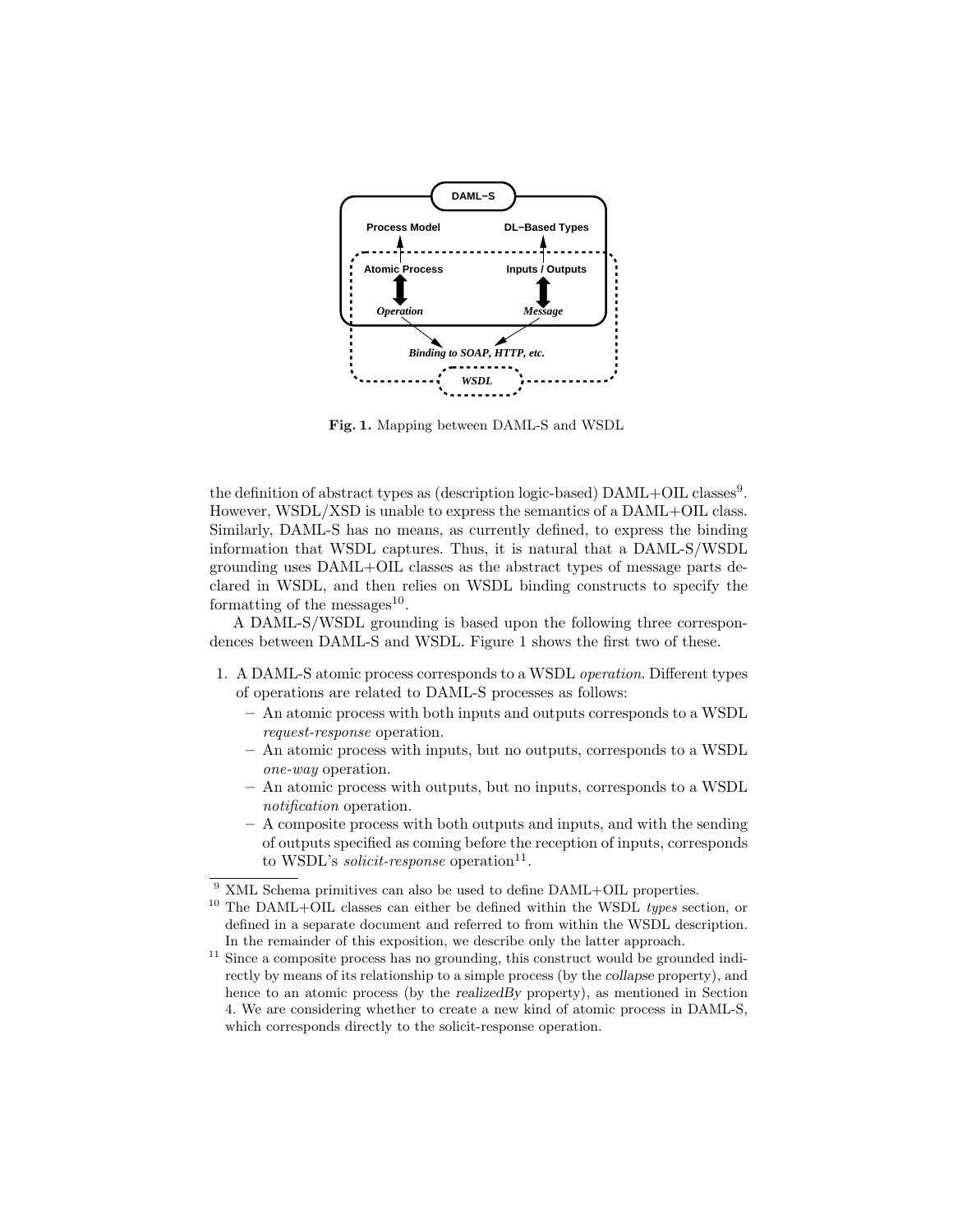2. The set of inputs and the set of outputs of a DAML-S atomic process each corresponds to WSDL's concept of message. More precisely, DAML-S inputs correspond to the parts of an input message of a WSDL operation, and DAML-S outputs correspond to the parts of an output message of a WSDL operation.

Note that WSDL allows (at most) one input, and (at most) one output message to be associated with an operation. This is in accord with a decision made independently, in DAML-S, that a grounding must map all inputs to (at most) a single message, and similarly for outputs.

3. The types (DAML+OIL classes) of the inputs and outputs of a DAML-S atomic process correspond to WSDL's extensible notion of abstract type (and, as such, may be used in WSDL specifications of message parts).

The job of a DAML-S/WSDL grounding is first, to define, in WSDL, the messages and operations by which an atomic process may be accessed, and then, to specify correspondences (1) and (2). Although it is not logically necessary to do so, we believe it will be useful to specify these correspondences both in WSDL and in DAML-S. Thus, as indicated in the following, we allow for constructs in both languages for this purpose.

#### 5.2 Grounding DAML-S Services With WSDL and SOAP

Because DAML-S is an XML-based language, and its atomic process declarations and input/output types already fit nicely with WSDL, it is easy to extend existing WSDL bindings for use with DAML-S, such as the SOAP binding. In this subsection, we indicate briefly how an arbitrary atomic process, specified in DAML-S, can be given a grounding using WSDL and SOAP, with the assumption of HTTP as the chosen transport mechanism.

Grounding DAML-S with WSDL and SOAP involves the construction of a WSDL service description with all the usual parts (*message, operation, port type,* binding, and service constructs), except that the types element can normally be omitted. DAML-S extensions are introduced as follows:

- 1. In each part of the WSDL message definition, the daml-property attribute is used to indicate the fully-qualified name of the DAML-S input or output property, to which this part of the message corresponds. From the property name, the appropriate DAML range class – the class of object which this message part will contain – can easily be obtained.
- 2. In each WSDL operation element, the daml-s-process attribute is used to indicate the name of the DAML-S atomic process, to which the operation corresponds.
- 3. Within the WSDL binding element, the encodingStyle attribute is given a value such as

"http://www.daml.org/2001/03/daml+oil.daml", to indicate that the message parts will be serialized in the normal way for class instances of the given types, for the specified version of DAML.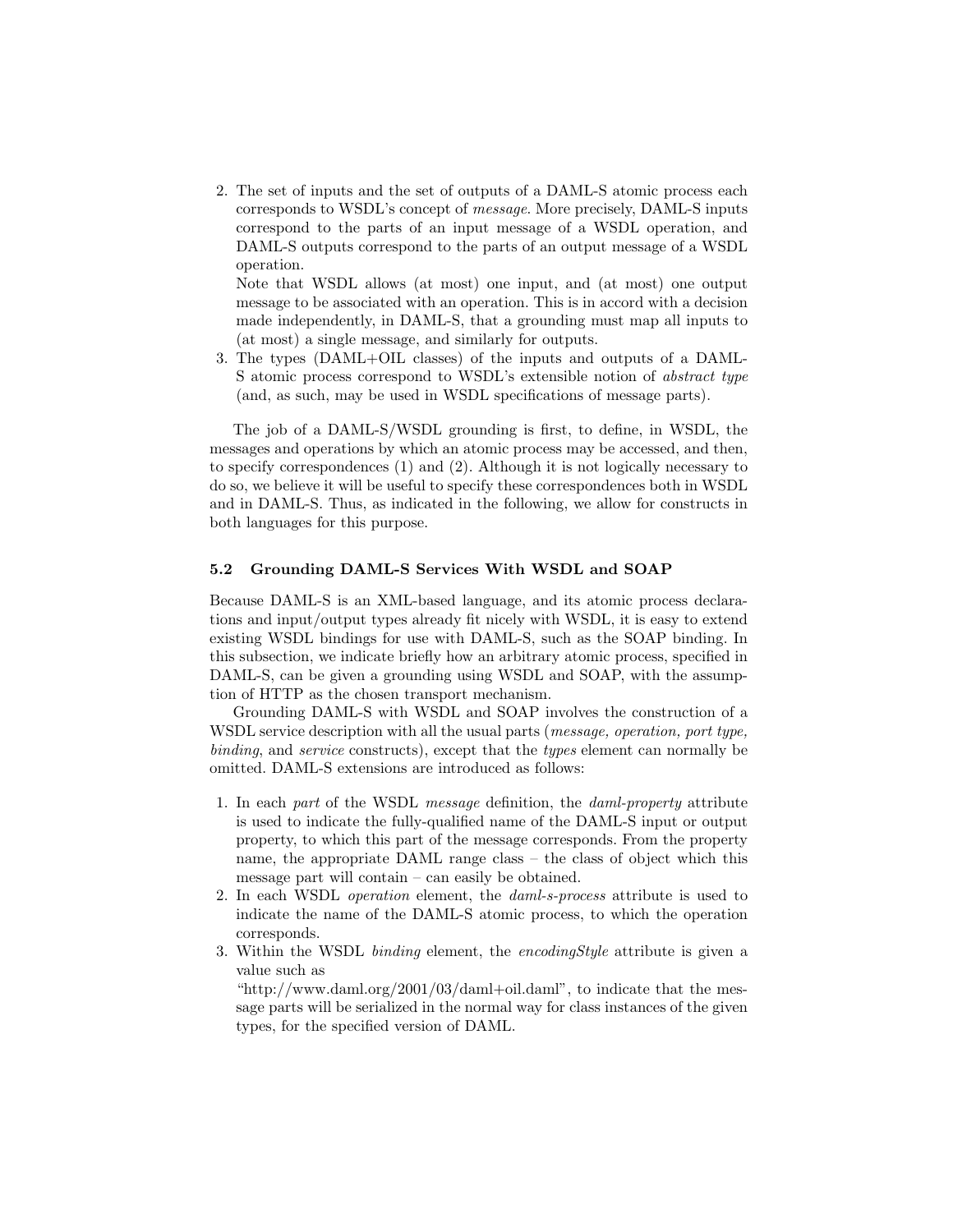Having completed the WSDL service description, a WSDLGROUNDING object is constructed (in the DAML-S specification), which refers to specific elements within the WSDL specification, using the following properties:

- wsdlReference: A URI that indicates the version of WSDL in use.
- otherReferences: A list of URIs indicating other relevant standards employed by the WSDL code (e.g., SOAP, HTTP, MIME).
- wsdlDocuments: A list of the URIs of the WSDL document(s) that give the grounding.
- wsdlOperation: The URI of the WSDL operation corresponding to the given atomic process.
- wsdlInputMessage: An object containing the URI of the WSDL message definition that carries the inputs of the given atomic process, and a list of mapping pairs, which indicate the correspondence between particular DAML-S input properties and particular WSDL message parts.
- wsdlOutputMessage: Similar to wsdlInputMessage, but for outputs.

# 6 A Short Walk Through DAML-S

In this final section, we walk through a small DAML-S example<sup>12</sup>. Here we restrict ourselves to illustrating some aspects of the process model and how they relate to the service grounding. Our walk-through utilizes the example of a fictitious book-buying service, CongoBuy. This service is actually a collection of smaller Congo programs (e.g., LocateBook, PutInCart, etc.), each Web-accessible and composed together to form the CongoBuy program.

For a complete specification of DAML-S, please refer to the DAML-S reference document<sup>13</sup>. DAML-S comprises several ontologies in the  $DAML+OIL$ (March 2001) markup language. Throughout this example, we will refer to the profile ontology<sup>14</sup> and the process ontology<sup>15</sup>. These ontologies define classes and properties that form the foundation of a service description. To describe a particular service, we specialize these classes and properties by creating subclasses and subproperties specific to the service.

Step 1: Describe Individual Programs The first step in marking up a Web Service is to describe the individual programs that comprise the service. It is the process model that provides a declarative description of a program's properties. The process model conceives each program as either an atomic process, simple or composite process. A non-decomposable Web-accessible program is described as an atomic process. An atomic process is characterized by its ability to be executed by a single (e.g., http) call, that returns a response.

An example of an atomic process is the LocateBook program that takes as input the name of a book and returns a description of the book and its price, if the book is in Congo's catalogue. The simplest way to proclaim LocateBook an atomic process is using the subClassOf construct as follows.

 $\frac{12}{12}$  A more detailed example can be found at http://www.daml.org/services.

<sup>13</sup> http://www.daml.org/services/daml-s/2001/10/daml-s.html

<sup>14</sup> http://www.daml.org/services/daml-s/2001/10/Profile.daml

<sup>15</sup> http://www.daml.org/services/daml-s/2001/10/Process.daml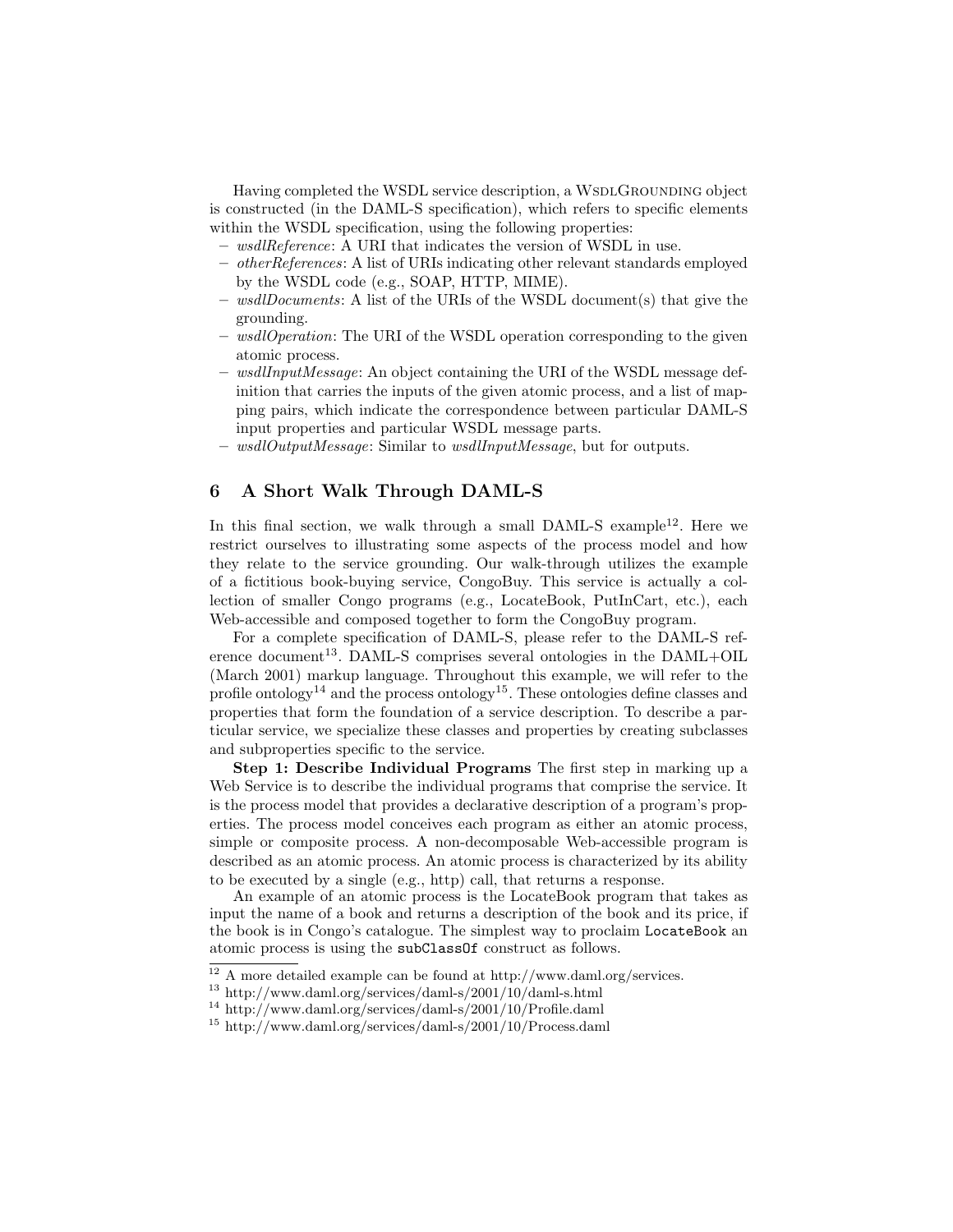```
<daml:Class rdf:ID="LocateBook">
  <rdfs:subClassOf rdf:resource="&process;#AtomicProcess"/>
</daml:Class>
```
Associated with each process is a set of properties. Using a program or function metaphor, a process has parameters to which it is associated. Two types of parameters are the DAML-S properties input and (conditional) output, which are defined in the process ontology.

An example of an input for LocateBook might be the name of the book. We proclaim this using the subPropertyOf construct.

```
<rdf:Property rdf:ID="bookName">
  <rdfs:subPropertyOf rdf:resource="&process;#input"/>
  <rdfs:domain rdf:resource="#LocateBook"/>
  <rdfs:range rdf:resource="&xsd;#string"/>
</rdf:Property>
```
Inputs can be mandatory or optional. In contrast, outputs are generally conditional. For example, when you search for a book in the Congo catalogue, the output may be a detailed description of the book, if Congo carries it, or it may be a "Sorry we don't carry." message. Such outputs are characterized as conditional outputs. To describe a conditional output, the range of output is a class called ConditionalOutput, which is a subclass of Thing. ConditionalOutput in turn has two properties: the condition coCondition, and the output coOutput. An unconditional output has a zero cardinality restriction on its condition. An example of a conditional output is bookDescription, which is an output conditional upon the book being in the Congo catalogue. If the book is not in Congo's catalogues, then the output is a message to this effect<sup>16</sup>.

As above, we can proclaim the conditional outputs of LocateBook by specializing our process ontology using subClassOf and subPropertyOf. Rather than provide the markup here, we illustrate the relations in Figure 6.

The designation of inputs and outputs enables the programs/services that we are describing in DAML-S to be used for automated Web Service invocation. In order to enable the programs/services to be used for automated service composition, we must additionally describe the side-effects of the programs, if any exist. To this end, me must describe the precondition and (conditional) effect properties of our program. They are described analogously to inputs and outputs.

#### Step 2: Describe the Grounding for Each Atomic Process

Here, we relate LocateBook to its grounding, LocateBookGrounding. Since LocateBook is a class, we need to say: "Every instance (i.e., invocation, or use) of this class has an instance of the hasGrounding property, with value LocateBookGrounding." The hasGrounding property is defined in Process.daml.

```
<daml:Class rdf:about="LocateBook">
  <daml:sameClassAs>
```
 $16$  For many nontrivial applications, the range of the output will be restricted to subclasses of logical well-formed formulae.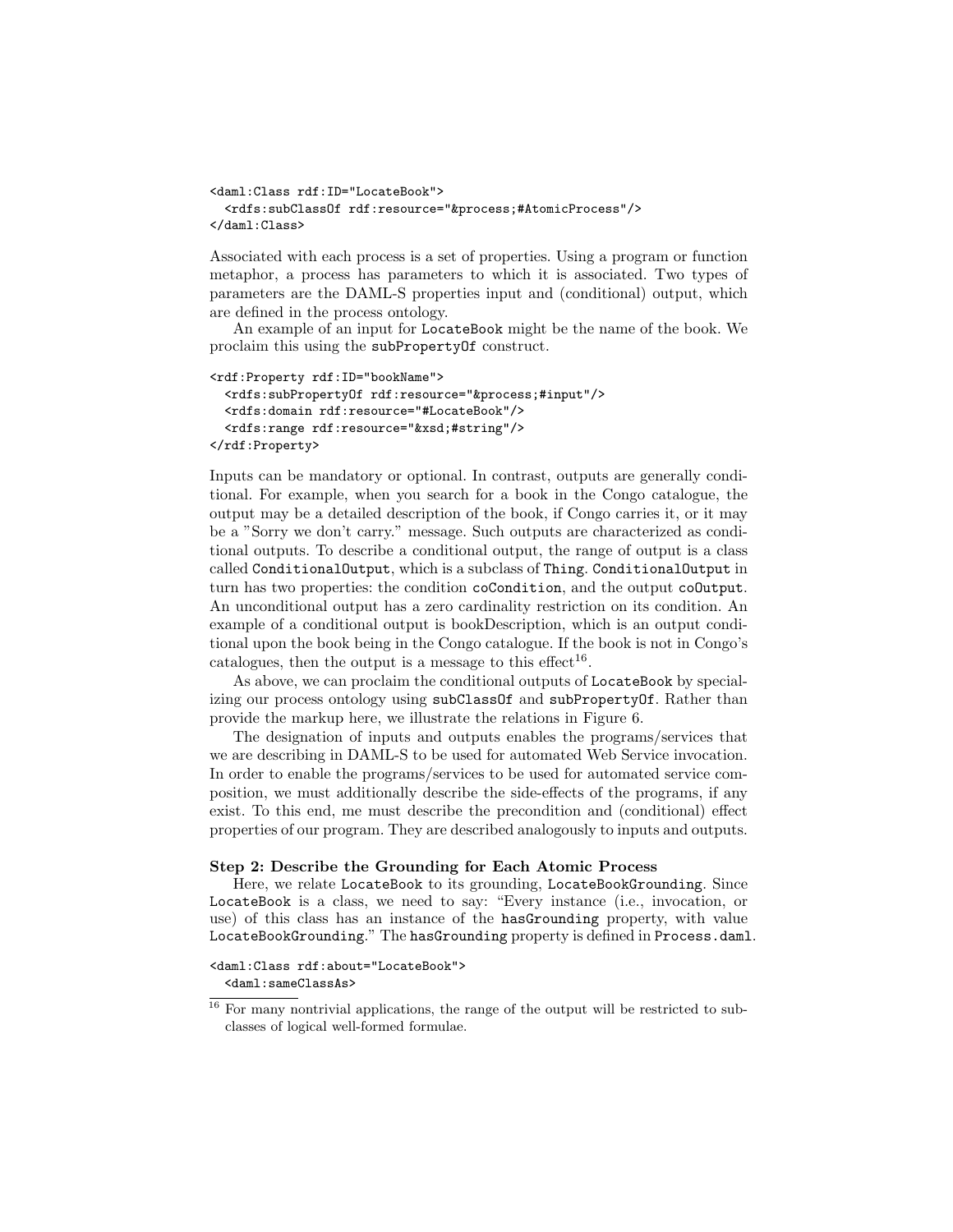

Fig. 2. A Conditional Ouput for LocateBook in DAML-S

```
<daml:Restriction daml:cardinality="1">
      <daml:onProperty rdf:resource="#hasGrounding"/>
      <daml:hasValue rdf:resource="#LocateBookGrounding"/>
    </daml:Restriction>
  </daml:sameClassAs>
</daml:Class>
```
The following is an example of a DAML-S Grounding Instance. The "example.com" URIs (...#FindBook, ...#LocateBookInput, etc.) refer to constructs in the corresponding WSDL document (not shown here).

```
<grounding:WsdlGrounding rdf:ID="LocateBookGrounding">
  <grounding:wsdlReference rdf:resource="http://www.w3.org/TR/2001/NOTE-wsdl-20010315">
  <grounding:otherReferences rdf:parseType="daml:collection">
    "http://www.w3.org/TR/2001/NOTE-wsdl-20010315"
    "http://schemas.xmlsoap.org/wsdl/soap/"
    "http://schemas.xmlsoap.org/soap/http/"
  </grounding:otherReferences>
  <grounding:wsdlDocuments rdf:parseType="daml:collection">
    "http://example.com/congo/congobuy.wsdl"
  </grounding:wsdlDocuments>
  <grounding:wsdlOperation
      rdf:resource="http://example.com//locatebook.wsdl#FindBook"/>
  <grounding:wsdlInputMessage
      rdf:resource="http://example.com/locatebook.wsdl#LocateBookInput"/>
  <grounding:wsdlInputMessageParts rdf:parseType="daml:collection">
    <grounding:wsdlMessageMap>
      <grounding:damlsParameter rdf:resource=#bookName>
      <grounding:wsdlMessagePart
          rdf:resource="http://example.com//locatebook.wsdl#BookName">
    </grounding:wsdlMessageMap>
    ... other message map elements ...
```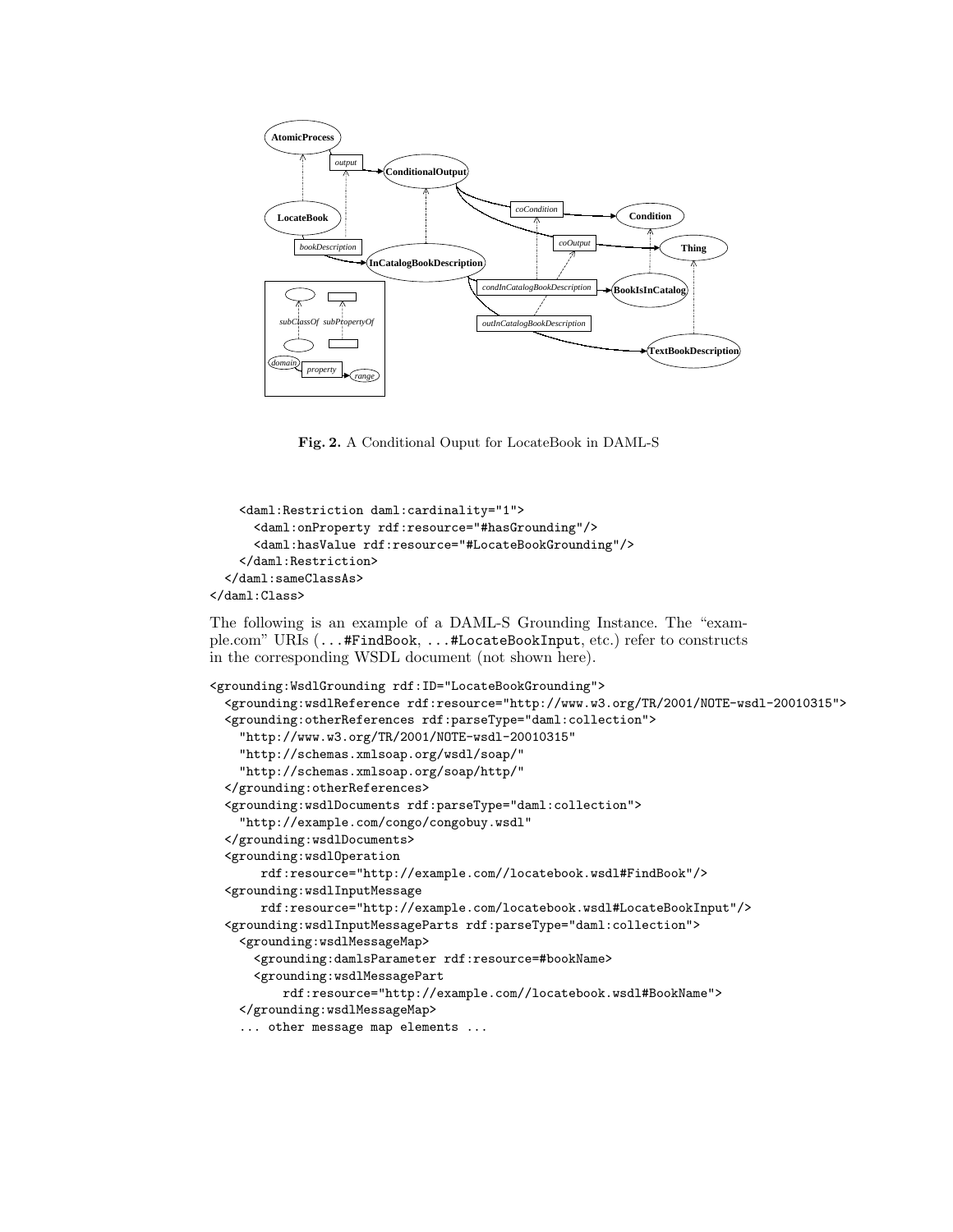```
</grounding:wsdlInputMessageParts>
  <grounding:wsdlOutputMessage
           rdf:resource="http://example.com/locatebook.wsdl#LocateBookOutput"/>
  <grounding:wsdlOutputMessageParts rdf:parseType="daml:collection">
    ... similar to wsdlInputMessageParts ...
  </grounding:wsdlOutputMessageParts>
<grounding:WsdlGrounding>
```
Space precludes inclusion of steps 3, 4, and 5 of our walk-through. Step 3 is to describe compositions of the atomic processes. For example, we might describe the composite process CongoBuyBook which is a composition of LocateBook, PutInCart, etc. Step 4 is an optional step, in which we can describe a simple process for our service. Last, but certainly not least is the profile description, which we perform in Step 5. The profile description provides a declarative advertisement for the service. It is partially populated by the process model, if one exists, and this is why it is the last step of our service description.

# 7 Conclusion

In this paper we have presented DAML-S, an upper ontology for describing Web Services, written in DAML+OIL. Three aspects of DAML-S were presented: the service profile, the process model, and the service grounding (with focus on the last one). Service grounding is critical to the successful deployment of DAML-S, since it provides the connection between our Semantic Web approach and the emerging industry standards for Web Service description (e.g. WSDL), demonstrating that DAML-S is complementary to the mainstream industry efforts.

# Acknowledgments

This work has profited from discussions with a number of people, most notably including Jim Hendler. The research was funded by the Defense Advanced Research Projects Agency as part of the DARPA Agent Markup Language (DAML) program under Air Force Research Laboratory contract F30602-00- C-0168 to SRI International, F30602-00-2-0579-P00001 to Stanford University, and F30601-00-2-0592 to Carnegie Mellon University. Additional funding was provided by Nokia Research Center and Nokia Mobile Phones.

### References

- 1. A. Ankolekar, F. Huch and K. Sycara. Concurrent Semantics for the Web Services Specification Language Daml-S. In Proc. of the Coordination 2002 Conf., 2002.
- 2. T. Berners-Lee, J. Hendler, and O. Lassila. The Semantic Web. Scientific Ameri $can, 284(5):34-43, 2001.$
- 3. U. C. Bureau. North american industry classification system (naics). http://www.census.gov/epcd/www/naics.html, 1997.